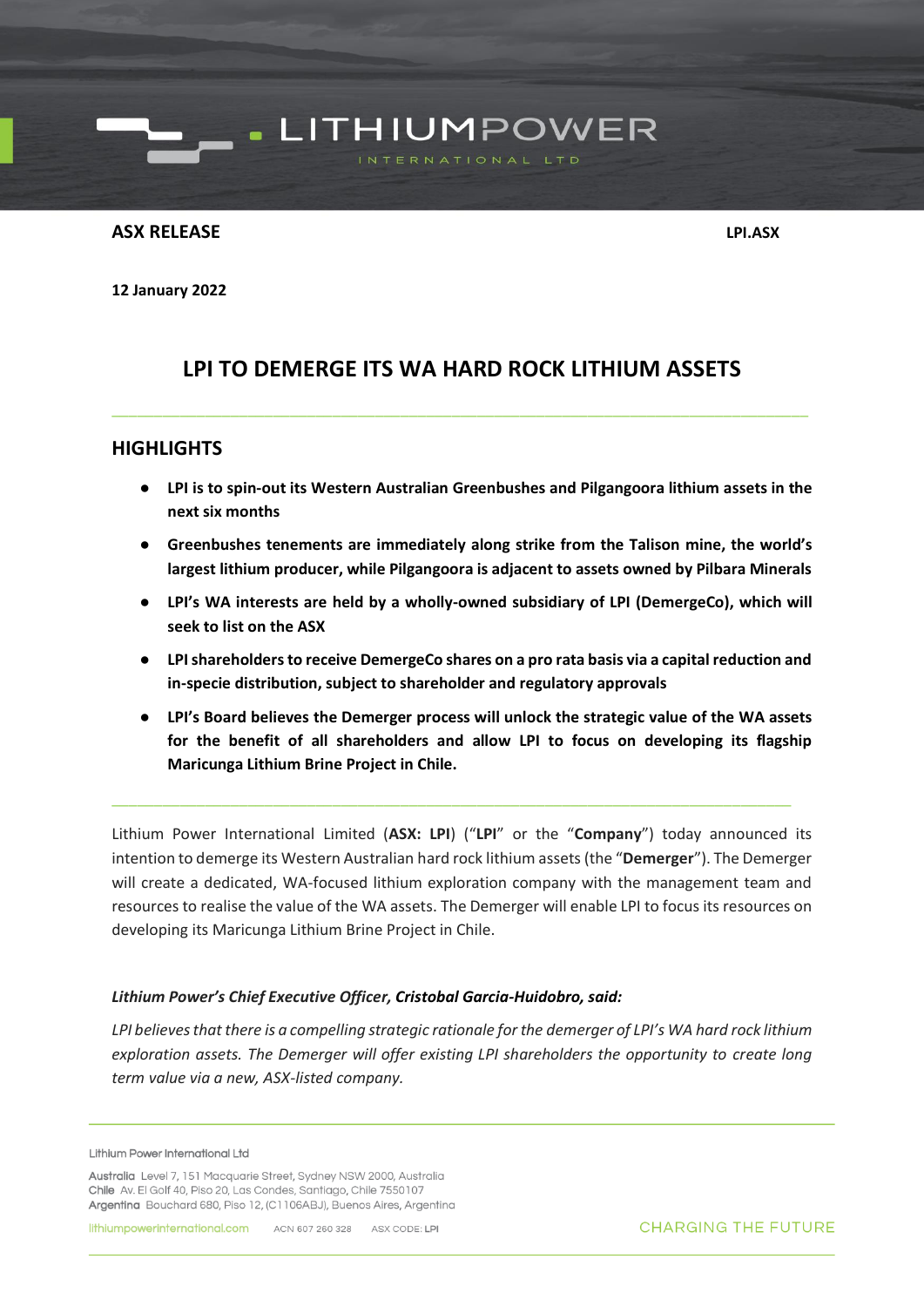# **LITHIUMPOWER** RNATIONAL LTD

*LPI has a number of highly prospective assets located in WA that are at an exciting stage of exploration. They comprise three tenements in the Greenbushes region, immediately along-strike from the Talison mine, and three tenements in the Pilbara region (one of which is adjacent to tenements held by Pilbara Minerals).*

*These assets deserve their own time, attention and resources, and LPI's Board believes that it is the best outcome for LPI shareholders to create a dedicated, WA-focused company that has the technical, human and financial resources to advance these exciting assets. A capital reduction and in-specie distribution to LPI shareholders will provide a direct level of participation in the WA assets. It will also allow LPI to focus solely on the development of its flagship Maricunga Lithium Brine Project in Chile, which is at a much more advanced stage of development.*

*We are excited by what DemergeCo can achieve and look forward to providing further details on the Demerger in the coming weeks and months.* 

## **Demerger process**

LPI's WA assets are currently held by a wholly-owned subsidiary of LPI, Lithium Power WA Holdings Pty Ltd (**DemergeCo**).

The Demerger is intended to be undertaken via a capital reduction to effect an in-specie distribution of DemergeCo shares to LPI shareholders, pro rata to their shareholding in LPI, on a record date to be determined by the LPI Board. DemergeCo will apply for admission to the official list of ASX, and for quotation of its shares on ASX, in conjunction with the Demerger.

LPI expects the Demerger process to be completed in the first half of 2022, conditional on all necessary approvals having been obtained.

The Demerger is subject to, among other things, LPI shareholder approval. LPI expects to release a notice of meeting seeking to obtain this approval in the first quarter of CY2022. The notice of meeting will summarise the advantages and disadvantages of the Demerger and the key risk factors. It will also provide further information on the Demerger, including the key dates.

LPI will apply for a class ruling from the Australian Tax Office to confirm that demerger relief is available pursuant to the *Income Tax Assessment Act 1997* (Cth). The Demerger is subject to a satisfactory ruling being received from the ATO regarding the tax implications for LPI shareholders, among other matters.

Lithium Power International Ltd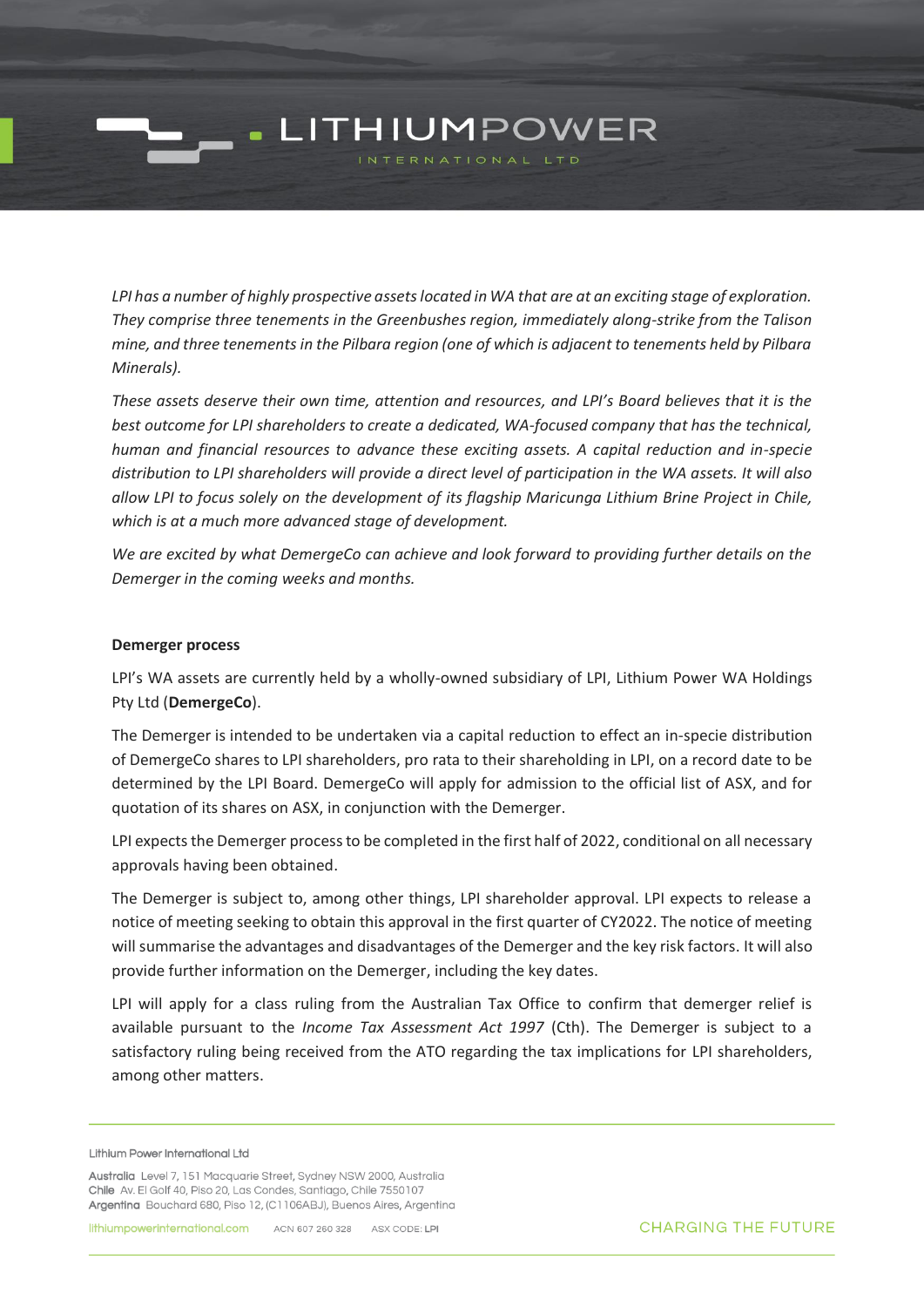The Demerger is also subject to final approval from LPI's board. LPI reserves the right to vary the proposed terms of, or not proceed with, the Demerger in its absolute discretion.

LITHIUMPOWER

INTERNATIONAL LTD

LPI is in the process of assembling a highly capable board and management team to run DemergeCo. Further updates and information on the Demerger and DemergeCo will be provided by LPI in due course.

## **About the WA Assets**

The WA assets held by DemergeCo are described in Table 1 and Figures 1, 2 and 3 below.

| <b>LOCATION /</b><br><b>PERMIT NAME</b>                                     | <b>EXPLORATION</b><br><b>NUMBER</b> | <b>REGISTERED</b><br><b>HOLDER</b> | <b>AREA IN</b><br><b>HECTARES</b> | <b>PERMIT</b><br><b>TERM EXPIRY</b> | <b>INTEREST</b> /<br><b>CONTRACTUAL</b><br><b>RIGHT</b>        |
|-----------------------------------------------------------------------------|-------------------------------------|------------------------------------|-----------------------------------|-------------------------------------|----------------------------------------------------------------|
| Greenbushes<br><b>WA</b><br>Balingup                                        | E70/4763                            | LPIWA                              | 31,656                            | 17/03/2026                          | 100%                                                           |
| <b>Greenbushes</b><br><b>WA</b><br>$\overline{\phantom{0}}$<br>Brockman Hwy | E70/4774                            | LPIWA                              | 8,346                             | 21/03/2026                          | 100%                                                           |
| <b>Greenbushes</b><br><b>WA</b><br>Greenbushes & Kirup                      | E01/0003                            | LPIWA                              | 316                               | Application<br>pending              | 100%                                                           |
| Pilbara<br><b>WA</b><br>East<br>Pilgangoora                                 | E45/4610                            | LPIWA                              | 7,500                             | 17/10/2026                          | 100%                                                           |
| WA East Pilbara - Tabba<br>Tabba                                            | E45/4637                            | LPIWA                              | 6,400                             | 11/05/2022                          | 100%                                                           |
| WA East Pilbara - Strelley                                                  | E45/4638                            | Carnaby<br>Resources               | 6,400                             | N/A                                 | Sold to Carnaby<br>Resources, but LPI<br>retains all Li rights |

### **Table 1: WA Assets**

#### Lithium Power International Ltd

Australia Level 7, 151 Macquarie Street, Sydney NSW 2000, Australia Chile Av. El Golf 40, Piso 20, Las Condes, Santiago, Chile 7550107 Argentina Bouchard 680, Piso 12, (C1106ABJ), Buenos Aires, Argentina

**CHARGING THE FUTURE**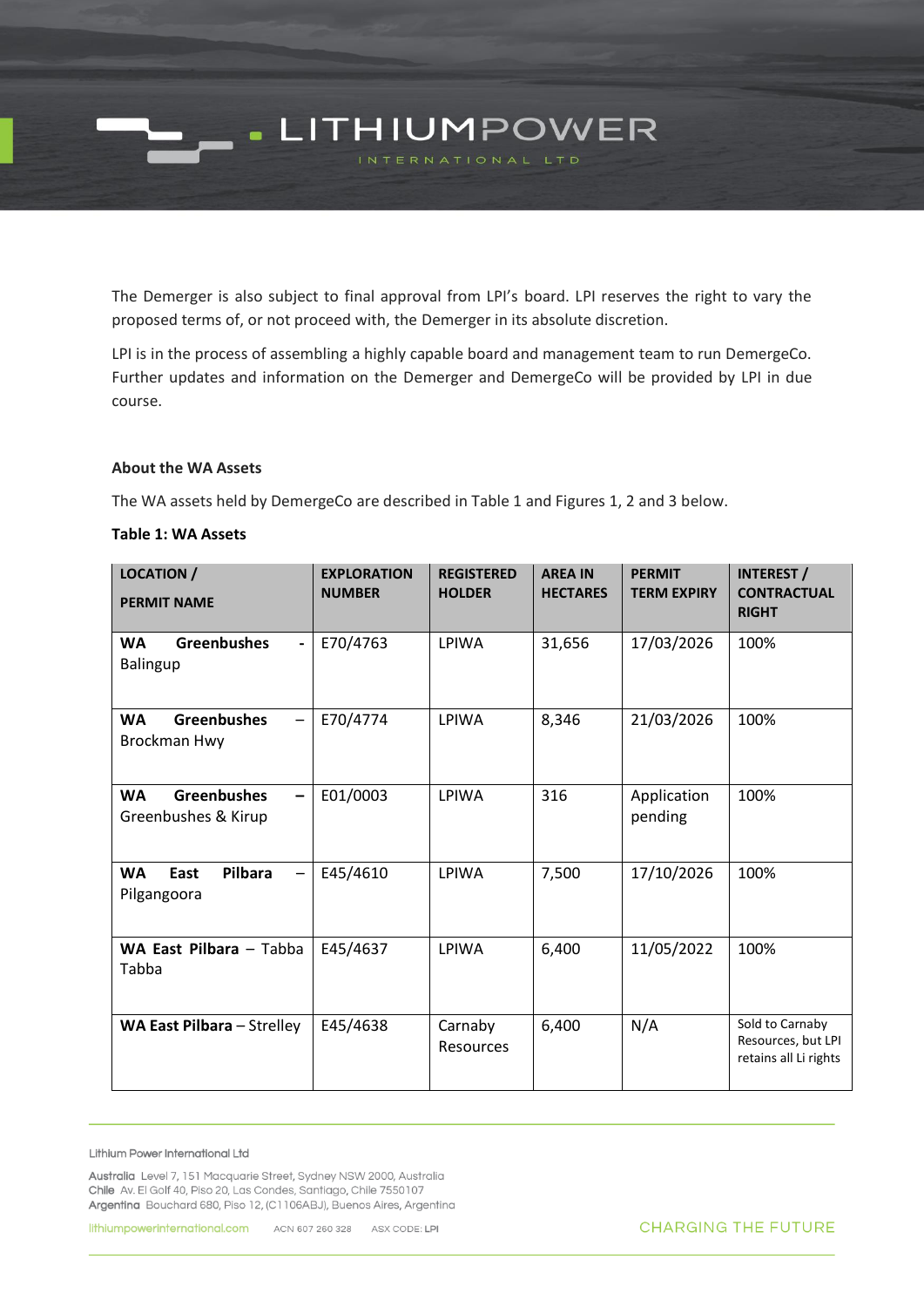

Figure 1. Location of WA Assets (detail shown in figures 2 & 3)



#### Lithium Power International Ltd

Australia Level 7, 151 Macquarie Street, Sydney NSW 2000, Australia Chile Av. El Golf 40, Piso 20, Las Condes, Santiago, Chile 7550107 Argentina Bouchard 680, Piso 12, (C1106ABJ), Buenos Aires, Argentina

**CHARGING THE FUTURE**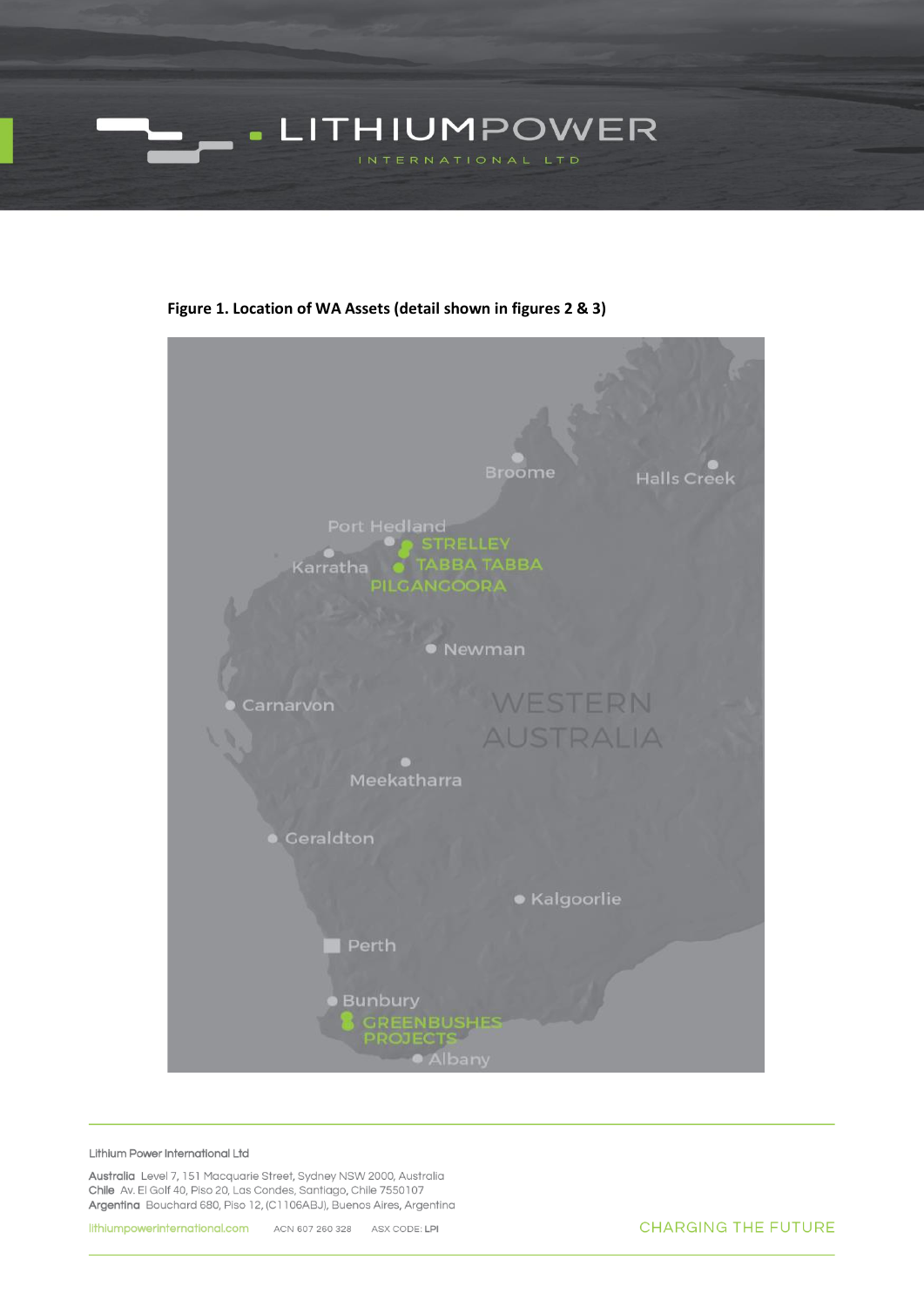

## **Figure 2: Greenbushes Tenements**



#### Lithium Power International Ltd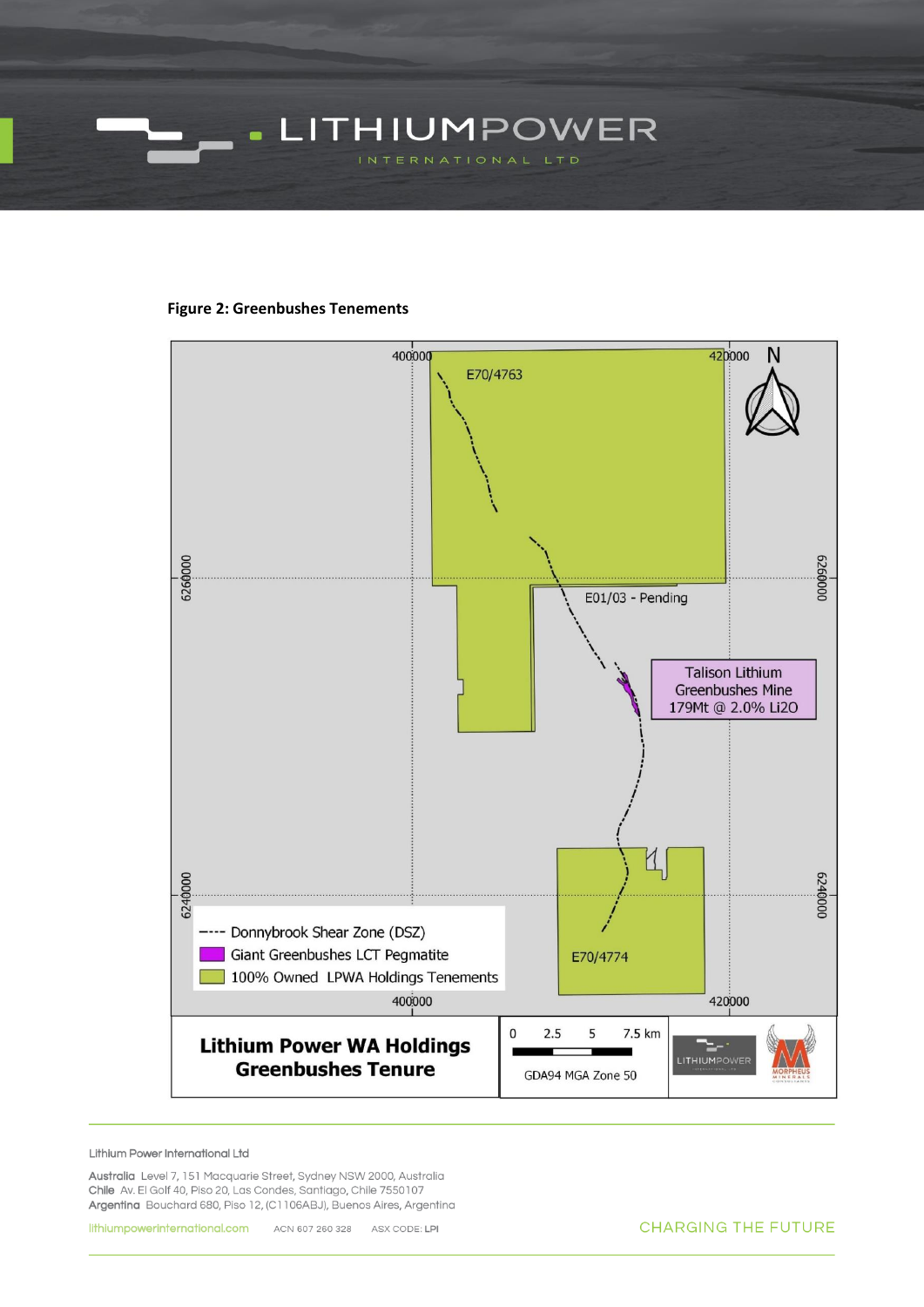

## **Figure 3: Pilbara Tenements**



#### Lithium Power International Ltd

Australia Level 7, 151 Macquarie Street, Sydney NSW 2000, Australia Chile Av. El Golf 40, Piso 20, Las Condes, Santiago, Chile 7550107 Argentina Bouchard 680, Piso 12, (C1106ABJ), Buenos Aires, Argentina

**CHARGING THE FUTURE**